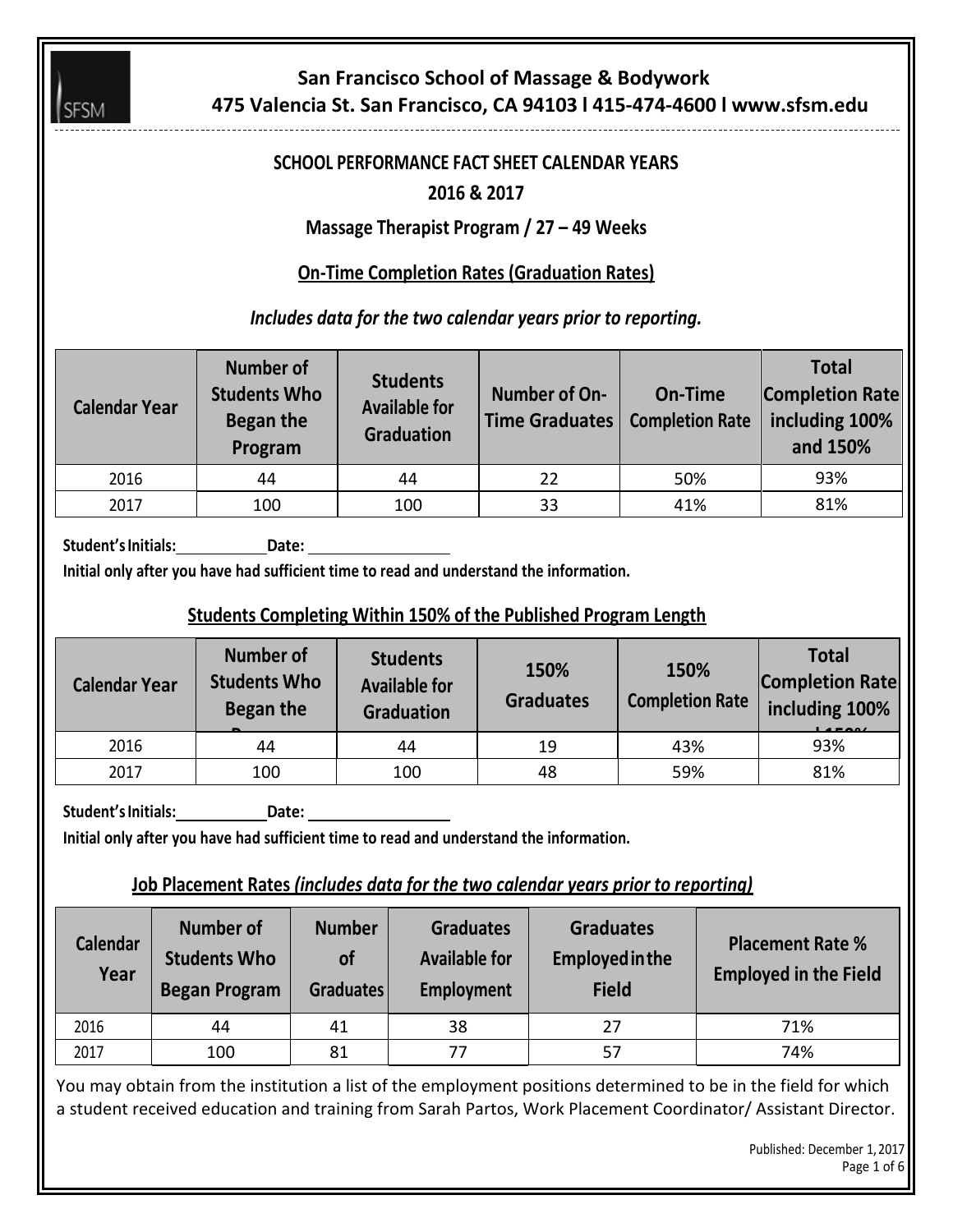

# **San Francisco School of Massage & Bodywork 475 Valencia St. San Francisco, CA 94103 l 415-474-4600 l www.sfsm.edu**

# **Gainfully Employed Categories** *(includes data for the two calendar years prior to reporting)*

#### **Part-Time vs. Full-Time Employment**

| <b>Calendar Year</b> | <b>Graduate Employed in</b><br>the Field<br>20-29 Hours Per<br><b>Week</b> | <b>GraduatesEmployedin the</b><br><b>Field at Least 30 Hours Per</b><br><b>Week</b> | <b>Total Graduates</b><br><b>Employed in the</b><br><b>Field</b> |
|----------------------|----------------------------------------------------------------------------|-------------------------------------------------------------------------------------|------------------------------------------------------------------|
| 2016                 | 27                                                                         | T                                                                                   | 27                                                               |
| 2017                 | 57                                                                         |                                                                                     | 57                                                               |

# **Single Position vs. Concurrent Aggregated Position**

| <b>Calendar Year</b> | <b>Graduates</b><br><b>Employed in the</b><br><b>Field in a Single</b><br><b>Position</b> | GraduatesEmployedinthe<br><b>Field in Concurrent</b><br><b>Aggregated Positions</b> | <b>Total Graduates</b><br><b>Employed in the</b><br><b>Field</b> |  |
|----------------------|-------------------------------------------------------------------------------------------|-------------------------------------------------------------------------------------|------------------------------------------------------------------|--|
| 2016                 | 25                                                                                        |                                                                                     | 27                                                               |  |
| 2017                 | 56                                                                                        |                                                                                     |                                                                  |  |

#### **Self-Employed / Freelance Positions**

| <b>Calendar Year</b> | Graduates Employed who are Self-<br><b>Employed or Working Freelance</b> | <b>Total Graduates</b><br><b>Employed in the Field</b> |  |  |
|----------------------|--------------------------------------------------------------------------|--------------------------------------------------------|--|--|
| 2016                 | n                                                                        |                                                        |  |  |
| 2017                 | 16                                                                       |                                                        |  |  |

#### **Institutional Employment**

| <b>Calendar Year</b> | Graduates Employed in the Field who are<br>Employed by the Institution, an Employer<br>Owned by the Institution, or an Employer who<br>Shares Ownership with the Institution. | <b>Total Graduates</b><br><b>Employed in the Field</b> |
|----------------------|-------------------------------------------------------------------------------------------------------------------------------------------------------------------------------|--------------------------------------------------------|
| 2016                 |                                                                                                                                                                               |                                                        |
| 2017                 |                                                                                                                                                                               |                                                        |

Student's Initials: Date:

**Initial only after you have had sufficient time to read and understand the information.**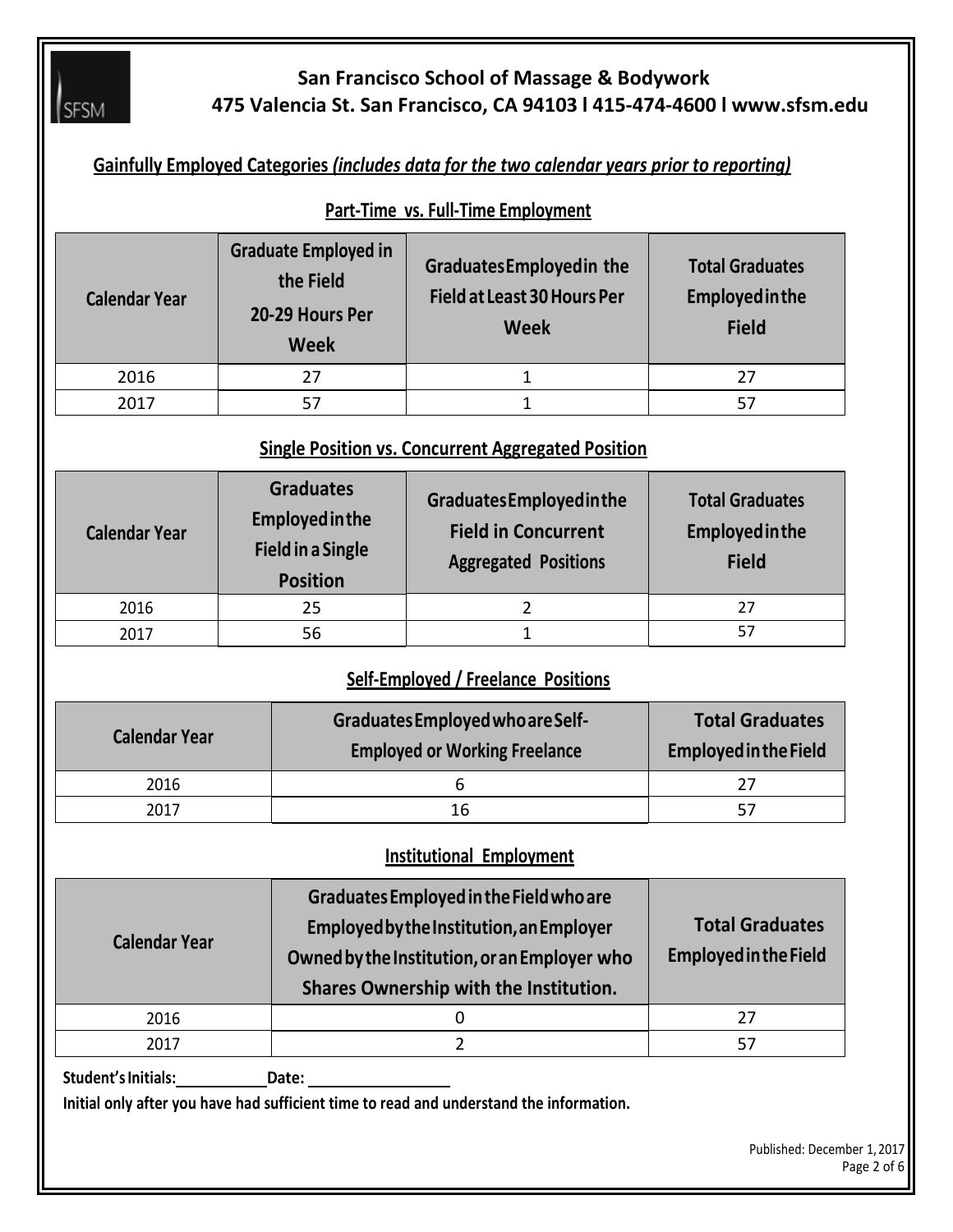

# **San Francisco School of Massage & Bodywork 475 Valencia St. San Francisco, CA 94103 l 415-474-4600 l www.sfsm.edu**

## **LicenseExaminationPassageRates***(includesdataforthetwocalendaryearspriortoreporting)*

| <b>Calendar Year</b> | Number of<br><b>Graduates in</b><br><b>Calendar Year</b> | <b>Number of</b><br><b>Graduates Taking</b><br>Exam | <b>Number Who</b><br><b>Passed First</b><br><b>Available Exam</b> | <b>Number Who</b><br><b>Failed First</b><br><b>Available Exam</b> | Passage<br>Rate |
|----------------------|----------------------------------------------------------|-----------------------------------------------------|-------------------------------------------------------------------|-------------------------------------------------------------------|-----------------|
| 2016                 | 41                                                       | 32                                                  | 28                                                                |                                                                   | 87.5%           |
| 2017                 | 81                                                       | 66                                                  | 57                                                                | 9                                                                 | 86.4%           |

Licensure examination passage data is not available from the state agency administering the examination. We are unable to collect data from 6 graduates.

**Student'sInitials: Date:**

**Initial only after you have had sufficient time to read and understand the information.**

#### **Salary and Wage Information** *(includes data for the two calendar years prior to reporting)*

#### **Annual salary and wages reported for graduates employed in the field.**

| <b>Calendar Year</b> | <b>Graduates</b><br><b>Available for</b><br>Employment | <b>Graduates</b><br><b>Employed in</b><br><b>Field</b> | \$20,000<br>or less | \$20,001<br>\$25,000 | \$25,001<br>\$30,000 | \$30,001<br>\$35,000 | \$35,001<br>and up |
|----------------------|--------------------------------------------------------|--------------------------------------------------------|---------------------|----------------------|----------------------|----------------------|--------------------|
| 2016                 | 38                                                     | 27                                                     | 3                   | 4                    | 9                    | 9                    |                    |
| 2017                 | 77                                                     | 57                                                     | 10                  | 4                    | 3                    | 4                    |                    |

A list of sources used to substantiate salary disclosures is available from the school. The **2016** salary information contained above references the United States Department of Labor Bureau of Labor Statistics Occupational Employment and Wages at the following internet address: [http://www.bls.gov/oes/current/oes319011.htm#st.](http://www.bls.gov/oes/current/oes319011.htm#st) The **2017** salary information contained above was reported by graduates via survey. Survey results can be obtained from the Assistant Director upon request. No salary was reported from 32 graduates in 2017.

**Student'sInitials: Date:**

**Initial only after you have had sufficient time to read and understand the information.**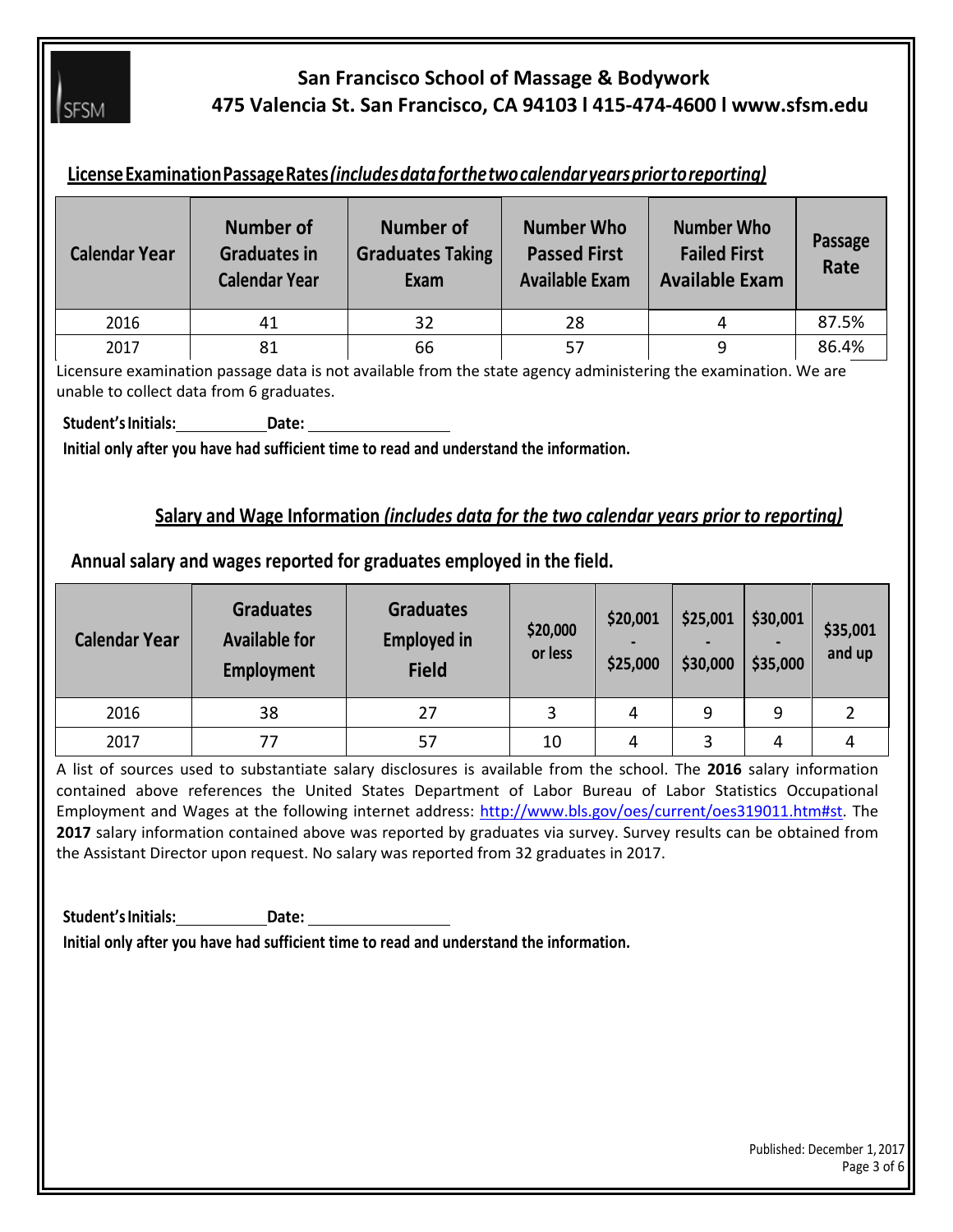

SchoolOfficial Date Date Date Date Date Date

Published: December 1,2017 Page 4 of 6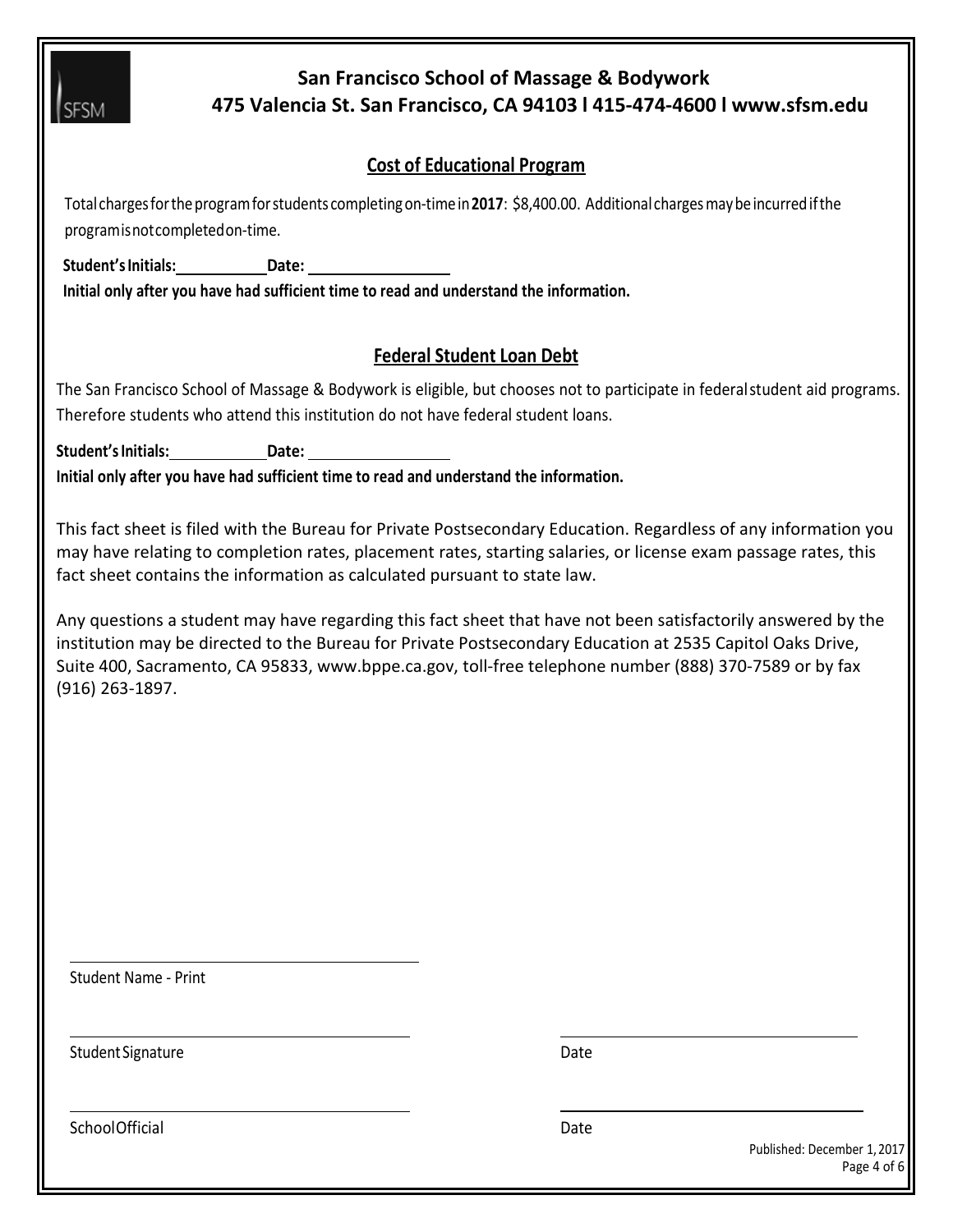**I**SESM

### **San Francisco School of Massage & Bodywork 475 Valencia St. San Francisco, CA 94103 l 415-474-4600 l www.sfsm.edu**

# **Definitions**

- "NumberofStudentsWhoBegantheProgram"meansthenumberofstudentswhobeganaprogramwhowere scheduled to complete the program within 100% of the published program length within the reporting calendar year andexcludesall studentswhocancelledduringthecancellationperiod.
- "Students Available for Graduation" isthe number ofstudents who began the program minusthe number of students who have died, been incarcerated, or been called to active military duty.
- "Number of On-time Graduates" is the number of students who completed the program within 100% ofthe published programlengthwithinthereportingcalendaryear.
- "On-timeCompletionRate"isthenumberofon-timegraduatesdividedbythenumberofstudentsavailablefor graduation.
- "150% Graduates" isthe number ofstudents who completed the programwithin 150%ofthe programlength (includes
- on-time graduates).
- "150%CompletionRate" isthenumberofstudentswhocompletedtheprograminthe reportedcalendar yearwithin 150%ofthe published program length, including on-time graduates, divided by the number of students available for graduation.
- "GraduatesAvailableforEmployment"meansthenumberofgraduatesminusthenumberofgraduatesunavailable for employment.
- "Graduates Unavailable for Employment" means the graduates who, after graduation, die, become incarcerated, are called to active military duty, are international students that leave the United States or do not have a visa allowing employment in the United States, or are continuing their education in an accredited or bureau-approved postsecondary institution.
- "GraduatesEmployedintheField"meansgraduateswhobeginningwithinsixmonths afterastudent completesthe applicable educational programare gainfully employed, whose employment has been reported, and for whomthe institution has documented verification of employment. For occupations for which the state requires passing an examination, the six months period begins after the announcement of the examination results for the first examinationavailableaftera studentcompletesanapplicableeducationalprogram.
- "PlacementRate EmployedintheField" is calculatedbydividing thenumberofgraduates gainfullyemployedinthe fieldbythe numberofgraduatesavailableforemployment.
- "Number of Graduates Taking Exam" isthe number of graduates who took the first available examin the reported calendar year.
- "FirstAvailableExamDate" isthedateforthefirst availableexamafterastudent completedaprogram.
- "Passage Rate" is calculated by dividing the number of graduates who passed the exam by the numberof graduates whotookthereportedlicensingexam.
- "NumberWhoPassedFirstAvailableExam"isthenumberofgraduateswhotookandpassedthefirstavailable licensingexam aftercompletingtheprogram.
- "Salary"isasreportedbygraduateorgraduate'semployer.
- "NoSalaryInformationReported"isthenumberofgraduatesforwhom,aftermakingreasonableattempts,the schoolwas notabletoobtainsalaryinformation.